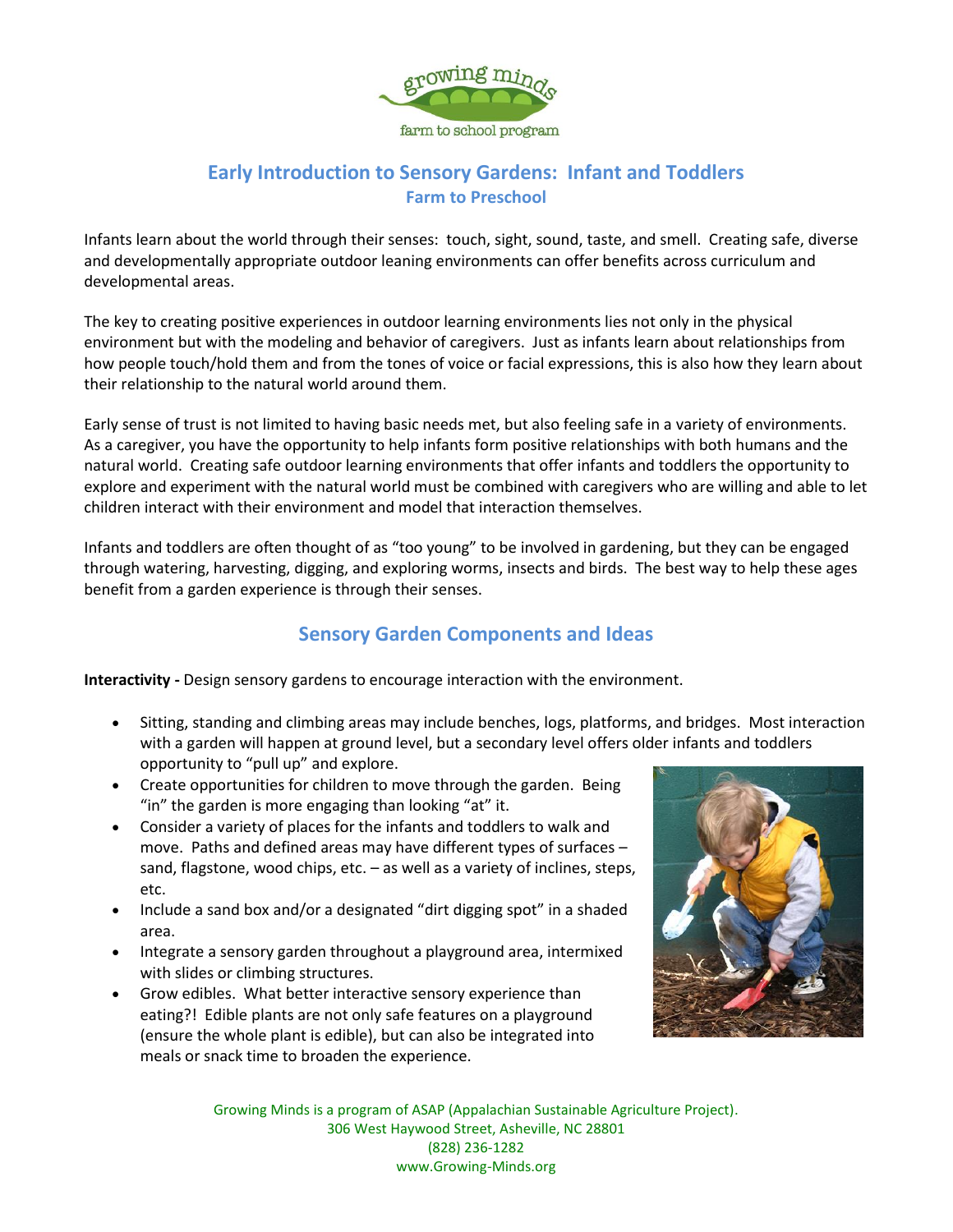

- Include classroom or outdoor activities in which children help create parts of the outdoor learning environment or garden. Even young children can help plant, make a scarecrow, create a mural, water plants, or scatter birdseed.
- Create child size places, such as vine covered hide-a-ways or tunnels.

**Sight –**color, shape, visual texture, movement, light and shadow. When planning year-round sensory experiences for children, incorporate colors, shapes, light and special features.

- Plant flowers of varying colors that bloom at different times of the year.
- Include red-leafed, soft, grey foliaged and variegated plant varieties.
- Make use of contrast, such as clustering plants of different shapes, sizes and colors.
- Consider planting long grasses or 'weeping' tree varieties that will move in a breeze.
- Include plants and features that appeal to butterflies, such as herbs or flowering trees and shrubs.
- Use trees and plants to screen visually unappealing areas.
- Choose trees and shrubs that attract birds (you can include a bird feeder on a branch) and that change their foliage in autumn.
- Consider the view from inside the classroom and include interesting plants, flowers, or birdfeeders that children can see from the windows.
- Potted plants don't have to be confined to traditional pots. Be creative and use items such as old shoes, a wheelbarrow, or playground equipment.
- Integrate mobiles, mirrors or sculpture into outdoor environments.

**Sound -** Many sounds in a sensory garden don't need planning, such as the sound of wind rushing through the leaves, rustling grasses or singing birds. But, to enhance the variety of sounds you may include:

- Dripping or trickling water
- Wind chimes (homemade or store bought)
- Encourage birds into your garden with a birdbath, nectar or non-toxic berry producing trees and plants
- Quiet places (sometimes sounds are too overwhelming)

## **Touch -** Think texture:

- Include soft flowers, fuzzy leaves, springy moss, rough bark, succulent leaves, and prickly seed pods.
- Choose hardy varieties of plants that can cope with handling. Place delicate flowers and plants in hard-to-reach places.
- Place plants and trees close to walkways so children walking along the path may be brushed by foliage.
- Don't cut low-hanging tree branches unless they are a safety hazard.
- Some species offer a variety of textures within a single plant, such as a southern magnolia, with leaves slick, shiny, and dark green above, and soft, felted brown beneath.
- Intersperse rocks, wood, fabric or toys of different sized, shaped and textures.

Growing Minds is a program of ASAP (Appalachian Sustainable Agriculture Project). 306 West Haywood Street, Asheville, NC 28801 (828) 236-1282 www.Growing-Minds.org